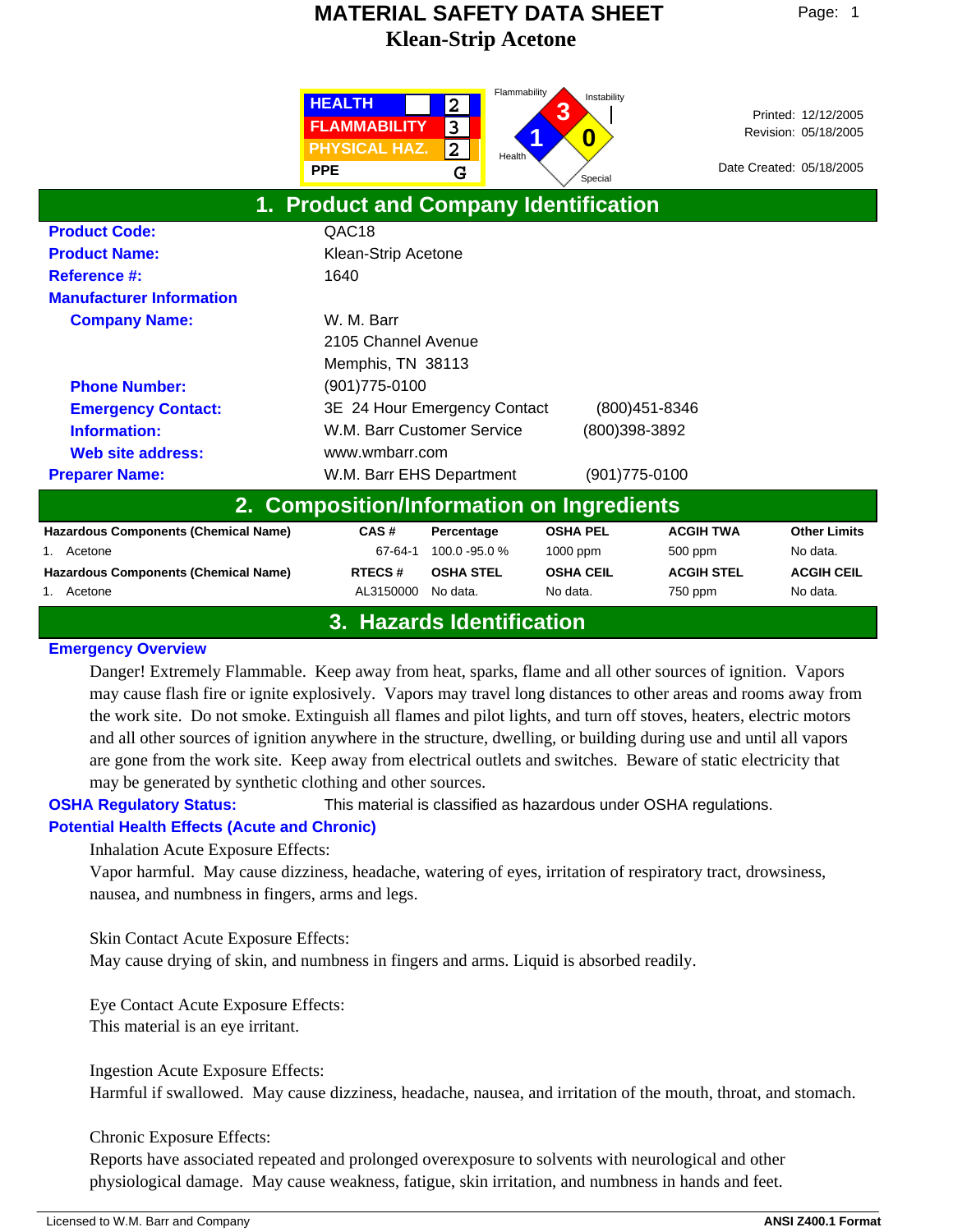#### **Signs and Symptoms Of Exposure**

Primary Routes of Exposure: Inhalation, ingestion, and dermal.

**Medical Conditions Generally Aggravated By Exposure**

None known.

## **OSHA Hazard Classes:**

HEALTH HAZARDS : N/E PHYSICAL HAZARDS : N/E TARGET ORGANS & EFFECTS: N/E

## **4. First Aid Measures**

## **Emergency and First Aid Procedures**

#### Inhalation:

If user experiences breathing difficulty, move to air free of vapors. Administer oxygen or artificial respiration until medical assistance can be reached.

Skin Contact: Wash with soap and water.

Eye Contact:

Flush with large quantities of water for at least 15 minutes and seek immediate medical attention.

Ingestion:

Call your poison control center, hospital emergency room, or physician immediately for instructions.

### **Note to Physician**

Call your local poison control center for further instructions.

|                                     |                          | 5. Fire Fighting Measures |  |
|-------------------------------------|--------------------------|---------------------------|--|
| <b>Flammability Classification:</b> | Class IB                 |                           |  |
| <b>Flash Pt:</b>                    | -4.00 F Method Used: TCC |                           |  |
| <b>Explosive Limits:</b>            | LEL: 2.60                | UEL: No data.             |  |
| <b>Autoignition Pt:</b>             | No data.                 |                           |  |
|                                     |                          |                           |  |

## **Fire Fighting Instructions**

Self-contained respiratory protection should be provided for fire fighters fighting fires in buildings or confined areas. Storage containers exposed to fire should be kept cool with water spray to prevent pressure build-up. Stay away from heads of containers that have been exposed to intense heat or flame.

## **Flammable Properties and Hazards**

No data available.

## **Extinguishing Media**

Use carbon dioxide, dry powder, or foam.

## **Unsuitable Extinguishing Media**

No data available.

## **6. Accidental Release Measures**

## **Steps To Be Taken In Case Material Is Released Or Spilled**

Clean Up:

Keep unnecessary people away; isolate hazard area and deny entry. Stay upwind, out of low areas, and ventilate closed spaces before entering. Shut off ignition sources; keep flares, smoking or flames out of hazard area. For small spills, take up liquid with sand, earth, or other noncombustible absorbent material and place in a container for disposal. For large spills, dike far ahead of spill and use sand, earth, or other noncombustible absorbent material and then place material in a container for disposal.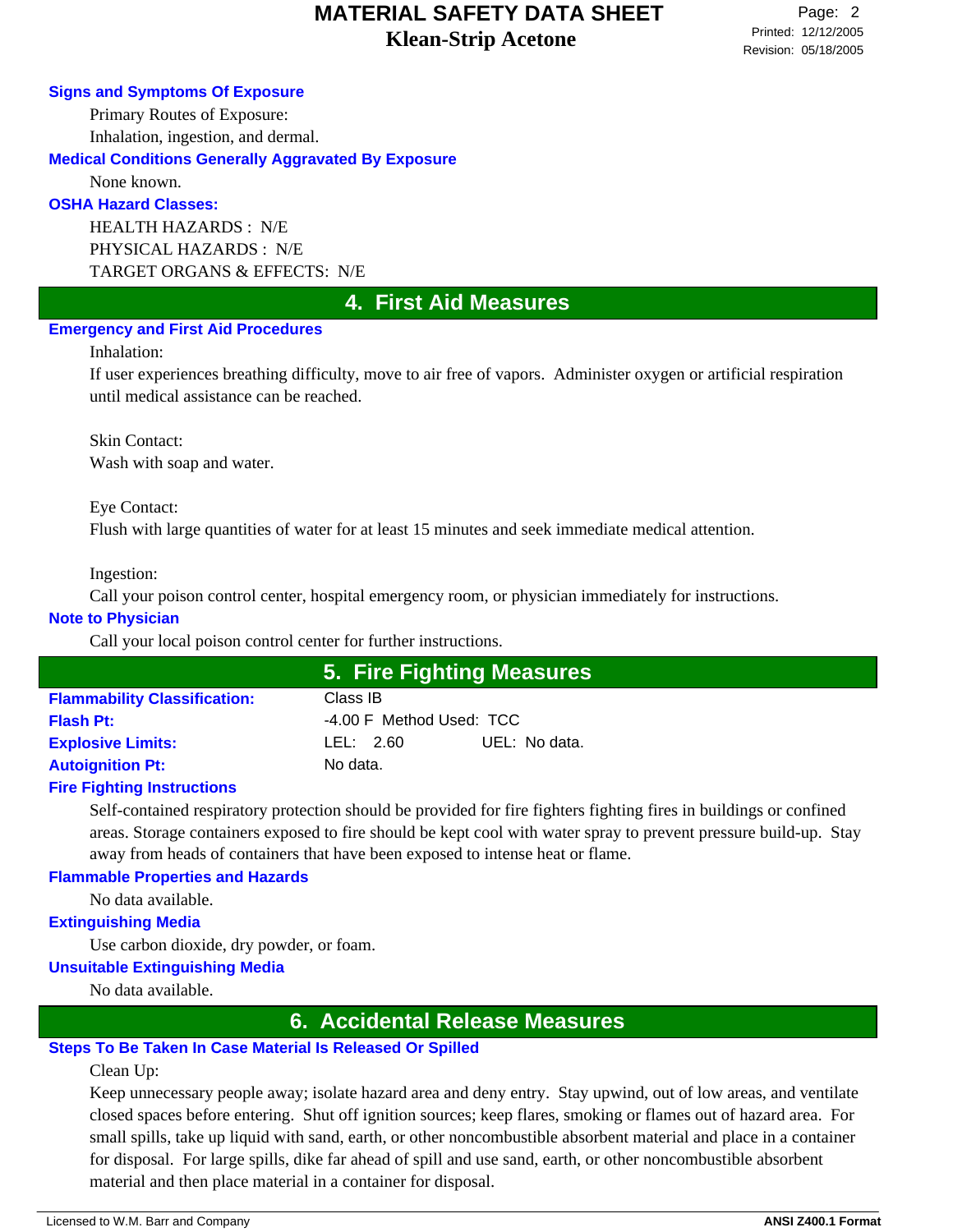Waste Disposal:

Dispose in accordance with applicable local, state, and federal regulations.

# **7. Handling and Storage**

### **Precautions To Be Taken in Handling**

Read carefully all cautions and directions on product label before use. Since empty container retains residue, follow all label warnings even after container is empty. Dispose of empty container according to all regulations. Do not reuse the container.

## **Precautions To Be Taken in Storing**

Keep container tightly closed when not in use. Store in a cool, dry place. Do not store near flames or at elevated temperatures.

## **8. Exposure Controls/Personal Protection**

## **Respiratory Equipment (Specify Type)**

For OSHA controlled work place and other regular users. Use only with adequate ventilation under engineered air control systems designed to prevent exceeding appropriate TLV. For occasional use, where engineered air control is not feasible, use properly maintained and properly fitted NIOSH approved respirator for organic solvent vapors. A dust mask does not provide protection against vapors.

#### **Eye Protection**

Safety glasses, chemical goggles or face shields are recommended to safeguard against potential eye contact, irritation, or injury. Contact lenses should not be worn while working with chemicals.

## **Protective Gloves**

Wear impermeable gloves. Gloves contaminated with product should be discarded. Promptly remove clothing that becomes soiled with product.

#### **Other Protective Clothing**

Various application methods can dictate use of additional protective safety equipment, such as impermeable aprons, etc., to minimize exposure. A source of clean water should be available in the work area for flushing eyes and skin. Do not eat, drink, or smoke in the work area. Wash hands thoroughly after use. Before reuse, thoroughly clean any clothing or protective equipment that has been contaminated by prior use. Discard any clothing or other protective equipment that cannot be decontaminated, such as gloves or shoes.

## **Engineering Controls (Ventilation etc.)**

Use only with adequate ventilation to prevent build-up of vapors. Open all windows and doors. Use only with a cross ventilation of moving fresh air across the work area. If strong odor is noticed or your experience slight dizziness, headache, nausea, or eye-watering - STOP - ventilation is inadequate. Leave area immediately.

|                                      | 9. Physical and Chemical Properties |
|--------------------------------------|-------------------------------------|
| <b>Physical States:</b>              | [X] Liquid<br>1 Solid<br>[ ] Gas    |
| <b>Melting Point:</b>                | No data.                            |
| <b>Boiling Point:</b>                | > 133.00 F                          |
| <b>Autoignition Pt:</b>              | No data.                            |
| <b>Flash Pt:</b>                     | $-4.00$ F Method: TCC               |
| <b>Explosive Limits:</b>             | LEL: $2.60$<br>UEL: No data.        |
| <b>Specific Gravity (Water = 1):</b> | No data.                            |
| <b>Bulk Density:</b>                 | 6.572 LB/GA                         |
| Vapor Pressure (vs. Air or mm Hg):   | No data.                            |
| Vapor Density (vs. Air = 1):         | No data.                            |
| <b>Evaporation Rate (vs Butyl</b>    | No data.                            |
| Acetate=1):                          |                                     |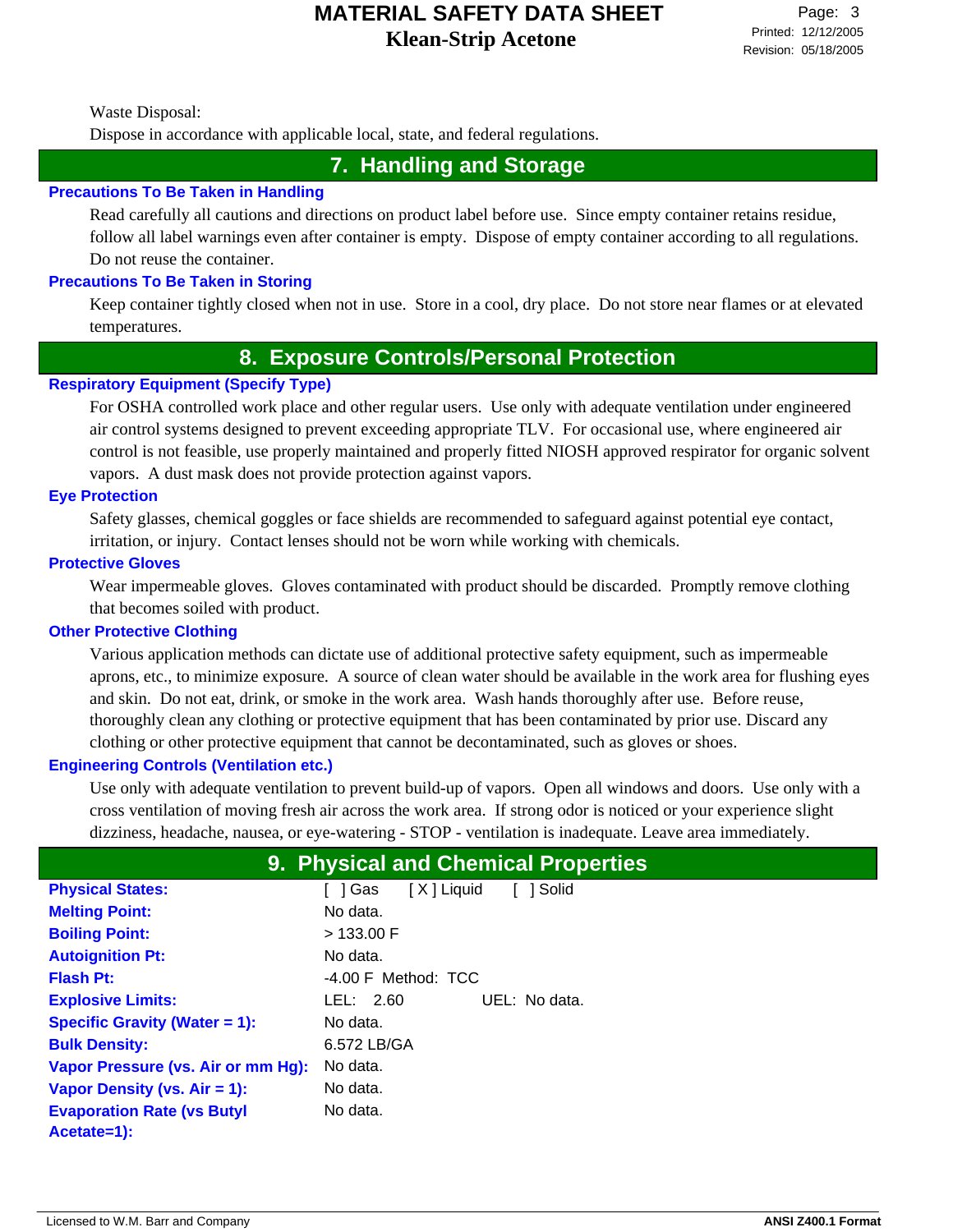| <b>Solubility in Water:</b><br><b>Percent Volatile:</b>                     | No data.                             |                                     |                                                                                         |                           |                   |
|-----------------------------------------------------------------------------|--------------------------------------|-------------------------------------|-----------------------------------------------------------------------------------------|---------------------------|-------------------|
| <b>Corrosion Rate:</b>                                                      | 100.0 % by weight.<br>No data.       |                                     |                                                                                         |                           |                   |
|                                                                             |                                      |                                     |                                                                                         |                           |                   |
| pH:                                                                         | No data.                             |                                     |                                                                                         |                           |                   |
| <b>Appearance and Odor</b>                                                  |                                      |                                     |                                                                                         |                           |                   |
| No data available.                                                          |                                      |                                     |                                                                                         |                           |                   |
|                                                                             |                                      | <b>10. Stability and Reactivity</b> |                                                                                         |                           |                   |
| <b>Stability:</b>                                                           | Unstable [ ]                         | Stable [X]                          |                                                                                         |                           |                   |
| <b>Conditions To Avoid - Instability</b>                                    |                                      |                                     |                                                                                         |                           |                   |
| No data available.                                                          |                                      |                                     |                                                                                         |                           |                   |
| <b>Incompatibility - Materials To Avoid</b>                                 |                                      |                                     |                                                                                         |                           |                   |
| Incompatible with strong oxidizing agents and hydrogen peroxide.            |                                      |                                     |                                                                                         |                           |                   |
| <b>Hazardous Decomposition Or Byproducts</b>                                |                                      |                                     |                                                                                         |                           |                   |
| Decomposition may produce carbon monoxide and carbon dioxide.               |                                      |                                     |                                                                                         |                           |                   |
| <b>Hazardous Polymerization:</b>                                            | Will occur $\lceil \quad \rceil$     | Will not occur $[X]$                |                                                                                         |                           |                   |
| <b>Conditions To Avoid - Hazardous Polymerization</b>                       |                                      |                                     |                                                                                         |                           |                   |
| No data available.                                                          |                                      |                                     |                                                                                         |                           |                   |
|                                                                             | <b>11. Toxicological Information</b> |                                     |                                                                                         |                           |                   |
| <b>Toxicological Information</b>                                            |                                      |                                     |                                                                                         |                           |                   |
| No data available.                                                          |                                      |                                     |                                                                                         |                           |                   |
| <b>Carcinogenicity/Other Information</b>                                    |                                      |                                     |                                                                                         |                           |                   |
| No data available.                                                          |                                      |                                     |                                                                                         |                           |                   |
| <b>Carcinogenicity:</b>                                                     | NTP? No                              | IARC Monographs? No                 |                                                                                         | <b>OSHA Regulated? No</b> |                   |
|                                                                             |                                      |                                     |                                                                                         |                           |                   |
|                                                                             |                                      | <b>12. Ecological Information</b>   |                                                                                         |                           |                   |
| <b>Ecological Information</b>                                               |                                      |                                     |                                                                                         |                           |                   |
| No data available.                                                          |                                      |                                     |                                                                                         |                           |                   |
|                                                                             | <b>13. Disposal Considerations</b>   |                                     |                                                                                         |                           |                   |
| <b>Waste Disposal Method</b>                                                |                                      |                                     |                                                                                         |                           |                   |
| Dispose in accordance with applicable local, state and federal regulations. |                                      |                                     |                                                                                         |                           |                   |
| <b>RCRA Waste ID Code:</b>                                                  | D <sub>001</sub>                     |                                     |                                                                                         |                           |                   |
|                                                                             |                                      | <b>14. Transport Information</b>    |                                                                                         |                           |                   |
| <b>LAND TRANSPORT (US DOT)</b>                                              |                                      |                                     |                                                                                         |                           |                   |
| <b>DOT Proper Shipping Name</b>                                             |                                      |                                     |                                                                                         |                           |                   |
| No data available.                                                          |                                      |                                     |                                                                                         |                           |                   |
|                                                                             | <b>15. Regulatory Information</b>    |                                     |                                                                                         |                           |                   |
| <b>US EPA SARA Title III</b>                                                |                                      |                                     |                                                                                         |                           |                   |
|                                                                             |                                      |                                     |                                                                                         |                           |                   |
| <b>Hazardous Components (Chemical Name)</b><br>1. Acetone                   | CAS#<br>67-64-1                      | Sec.302 (EHS)<br>No                 | <b>Sec.304 RQ</b><br><b>Yes 5000 LB</b>                                                 | Sec.313 (TRI)<br>No       | Sec.110<br>Yes    |
| <b>US EPA CAA, CWA, TSCA</b>                                                |                                      |                                     |                                                                                         |                           |                   |
| <b>Hazardous Components (Chemical Name)</b>                                 | CAS#                                 | <b>EPA CAA</b>                      | <b>EPA CWA NPDES</b>                                                                    | <b>EPA TSCA</b>           | <b>CA PROP 65</b> |
| 1. Acetone                                                                  | 67-64-1                              | No                                  | No                                                                                      | No                        | No                |
| <b>SARA (Superfund Amendments and</b>                                       |                                      |                                     |                                                                                         |                           |                   |
| <b>Reauthorization Act of 1986) Lists:</b>                                  |                                      |                                     |                                                                                         |                           |                   |
| Sec.302:                                                                    |                                      |                                     | EPA SARA Title III Section 302 Extremely Hazardous Chemical with TPQ. * indicates 10000 |                           |                   |
|                                                                             | LB TPQ if not volatile.              |                                     |                                                                                         |                           |                   |